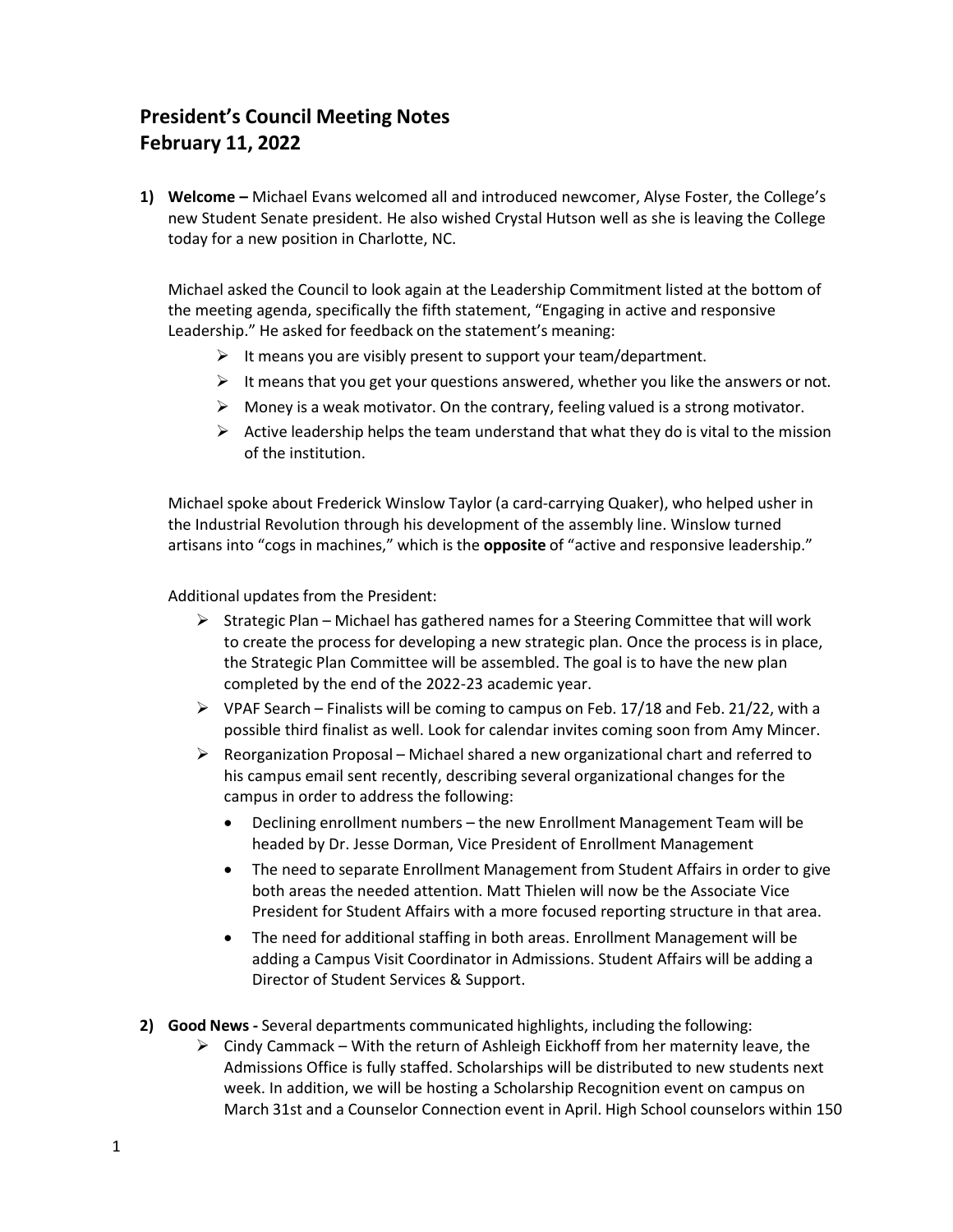miles of campus will be invited to attend.

- $\triangleright$  Kevin Blobaum Announced that Nathan Rice (Instructional Technology & Design) and wife welcomed their baby this week.
- $\triangleright$  Matt Thielen Residence Life is holding RA interviews today and has 31 applicants!
- $\triangleright$  Ken Curtis Encouraged all to visit the campus art show in the art gallery, on display until the end of February. Also, consider attending the Peru Theatre Company production of "Everybody" during the week of February 14.
- $\triangleright$  Paul Hinrichs Announced that Peru State grad, Whitney Redman, was awarded a NSF grant to be used for our science students.
- $\triangleright$  Keith Bailey Facility Services has a new HVAC employee Cole Richardson.
- $\triangleright$  Alyse Foster Announced that Student Senate has passed the ESports Act which will give \$3,500 for the purchase of ESports computer equipment. Alyse also reported that Student Senate has formed a food committee that will be helping develop the international menu for March 14 - 18.
- $\triangleright$  Crystal Hutson Noted that ESports is part of Club Sports it is an organization at this point. They need equipment in order to be able to compete, so the grant funding from Student Senate will help tremendously. Kevin Sanders oversees ESports.
- **3) Strategic Plan Key Performance Indicators –** Tim Borchers announced that a portion of the HLC report will address the success of the College with the KPIs in the current strategic plan. He shared graphs that demonstrate the College's success or need for improvement. Tim asked all to report to him any policy/procedure changes we have made on campus in response to various campus survey results. We would like to note these changes in the HLC report.

Tim distributed a handout that shows the Institutional Learning Outcomes (created in Fall 2019). The handout, which will be included in the HLC report, demonstrates for each Outcome whether it has been met or still needs additional work.

The HLC report will be completed by February 28. We will use the month of March to prepare for the HLC campus visit. Tim will give additional details at the March 11 President's Council meeting.

## **4) Updates**

- a. **COVID**  Matt Thielen reported that the campus currently has three active student cases and one active faculty/staff case. For the semester thus far, we have had 51 student cases and 17 faculty/staff cases. Covid case numbers are dropping significantly in the region. The Emergency Management Team continues to meeting weekly to review the data and campus policies. Covid testing is offered weekly on Mondays and Wednesdays in the Student Center.
- b. **Facilities** Keith Bailey reported on the following:
	- $\triangleright$  Landscape Planning Facility Services will be preparing the grounds for spring events.
	- $\triangleright$  Water Softener Bids are being taken for a new water softener at the Complex.
	- $\triangleright$  Boilers Campus has three boilers but currently two are not working. This is a dire situation as there is no backup. We are getting quotes to fix Boiler #2.
	- $\triangleright$  Downed Trees Facility Services will be working to remove these when possible.
	- $\triangleright$  Hoyt LED Lighting This project is complete. They removed over 1,000 bulbs from the building!
	- $\triangleright$  Summer Projects Will include road work, geothermal for the Library, CATS and Facility